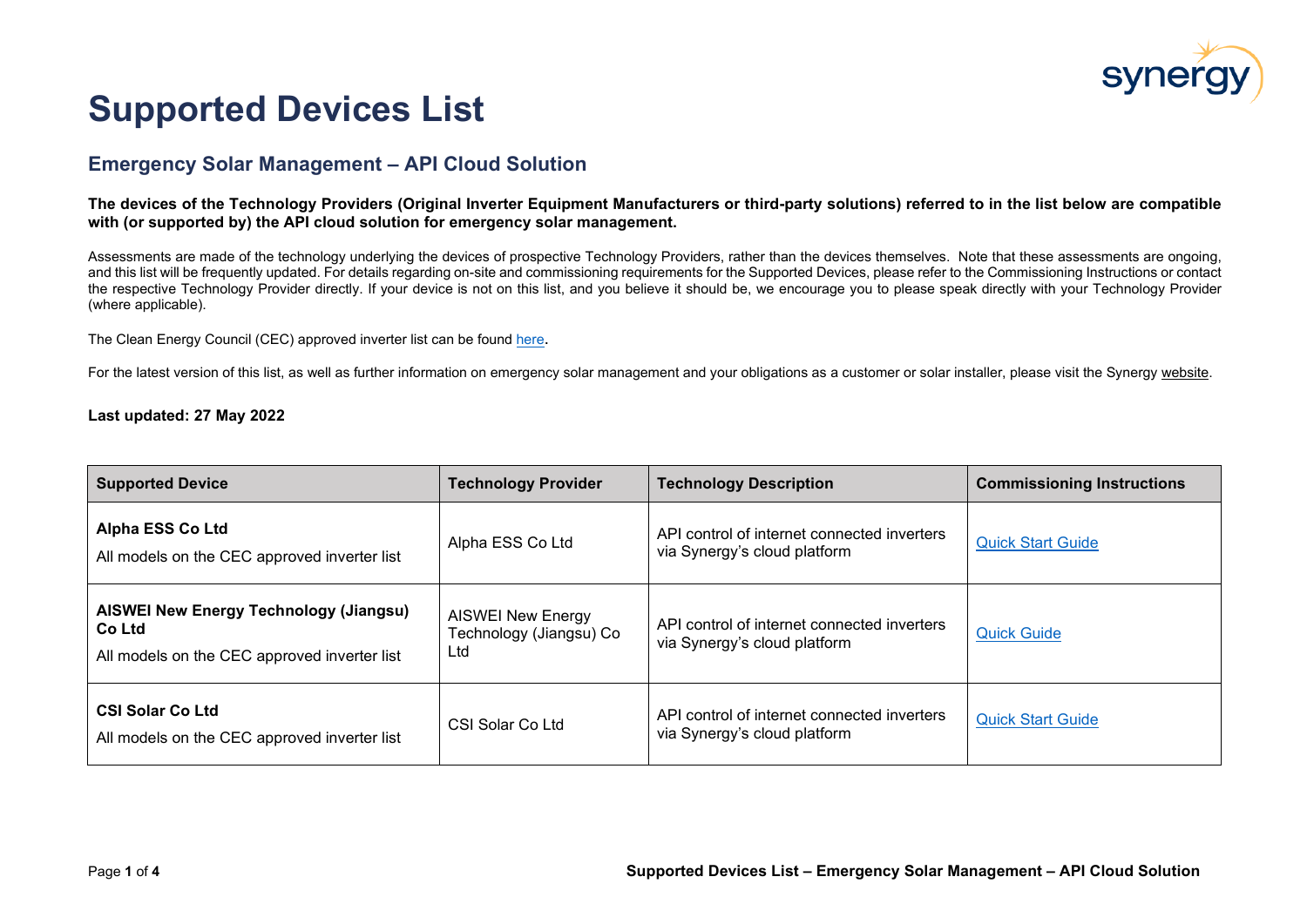| <b>Supported Device</b>                                                                                 | <b>Technology Provider</b>                       | <b>Technology Description</b>                                               | <b>Commissioning Instructions</b>                                      |
|---------------------------------------------------------------------------------------------------------|--------------------------------------------------|-----------------------------------------------------------------------------|------------------------------------------------------------------------|
| <b>Enphase Energy Australia Pty Ltd</b>                                                                 | Enphase Energy Australia                         | API control of internet connected inverters                                 | <b>Quick Start Guide</b>                                               |
| All models on the CEC approved inverter list                                                            | Pty Ltd                                          | via Synergy's cloud platform                                                |                                                                        |
| <b>Fronius Australia Pty Ltd</b><br>All models on the CEC approved inverter list                        | Fronius Australia Pty Ltd                        | API control of internet connected inverters<br>via Synergy's cloud platform | <b>WA Setup Guides:</b><br><b>SNAPINVERTER Series</b><br>Gen24+ Series |
| <b>Ginlong Technologies Co Ltd</b>                                                                      | Ginlong Technologies Co                          | API control of internet connected inverters                                 | <b>Customer Monitoring Account</b>                                     |
| All models on the CEC approved inverter list                                                            | Ltd                                              | via Synergy's cloud platform                                                | <b>Setup</b>                                                           |
| <b>Guangzhou Sanjing Electric Co Ltd</b>                                                                | <b>Guangzhou Sanjing Electric</b>                | API control of internet connected inverters                                 | <b>Quick Installation Guide</b>                                        |
| All models on the CEC approved inverter list                                                            | Co Ltd                                           | via Synergy's cloud platform                                                |                                                                        |
| <b>Hanwha Solutions Corporation</b>                                                                     | <b>Hanwha Solutions</b>                          | API control of internet connected inverters                                 | Quick Guide for emergency solar                                        |
| All models on the CEC approved inverter list                                                            | Corporation                                      | via Synergy's cloud platform                                                | management in WA                                                       |
| <b>Huawei Technologies Co Ltd</b>                                                                       | Huawei Technologies Co                           | API control of internet connected inverters                                 | <b>Operation Guide for Installers</b>                                  |
| All models on the CEC approved inverter list                                                            | Ltd                                              | via Synergy's cloud platform                                                |                                                                        |
| <b>Jiangsu GoodWe Power Supply Technology</b><br>Co Ltd<br>All models on the CEC approved inverter list | Jiangsu GoodWe Power<br>Supply Technology Co Ltd | API control of internet connected inverters<br>via Synergy's cloud platform | <b>Quick Start Guide</b>                                               |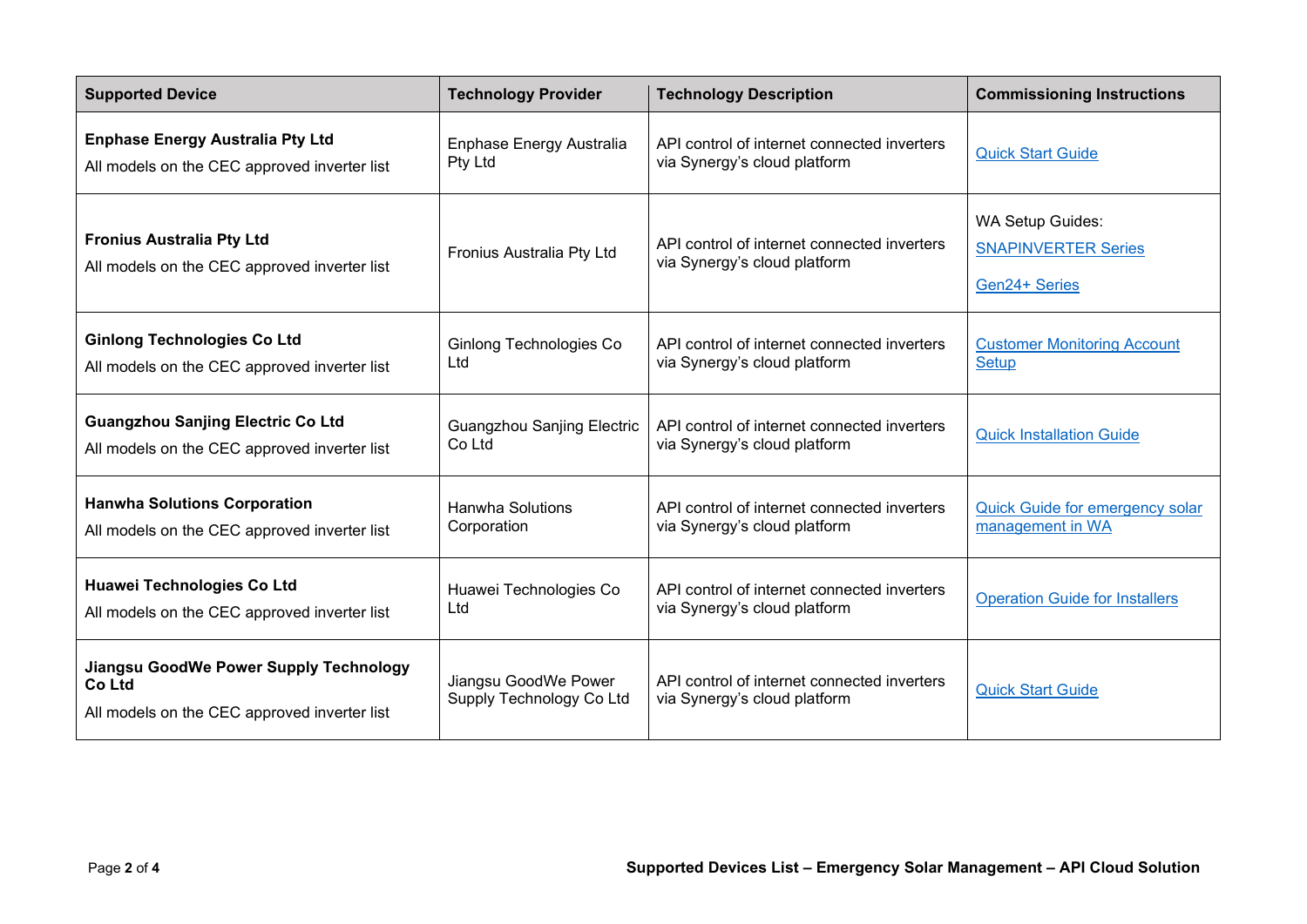| <b>Supported Device</b>                                                                                            | <b>Technology Provider</b>                              | <b>Technology Description</b>                                               | <b>Commissioning Instructions</b>  |
|--------------------------------------------------------------------------------------------------------------------|---------------------------------------------------------|-----------------------------------------------------------------------------|------------------------------------|
| <b>LG Energy Solution</b>                                                                                          | Jiangsu GoodWe Power                                    | API control of internet connected inverters                                 | <b>Quick Start Guide</b>           |
| All models on the CEC approved inverter list                                                                       | Supply Technology Co Ltd                                | via Synergy's cloud platform                                                |                                    |
| <b>Redback Operations Pty Ltd</b>                                                                                  | <b>Redback Operations Pty</b>                           | API control of internet connected inverters                                 | <b>Support Documents</b>           |
| All models on the CEC approved inverter list                                                                       | Ltd                                                     | via Synergy's cloud platform                                                |                                    |
| <b>SENEC GmbH</b><br>All models on the CEC approved inverter list                                                  | <b>SENEC GmbH</b>                                       | API control of internet connected inverters<br>via Synergy's cloud platform | <b>Quick Start Guide</b>           |
| <b>Shenzhen Growatt New Energy Co Ltd</b>                                                                          | <b>Shenzhen Growatt New</b>                             | API control of internet connected inverters                                 | <b>Quick Start Guide</b>           |
| All models on the CEC approved inverter list                                                                       | Energy Co Ltd                                           | via Synergy's cloud platform                                                |                                    |
| <b>SMA Australia Pty Ltd, or</b><br><b>SMA Solar Technology AG</b><br>All models on the CEC approved inverter list | <b>SMA Australia Pty Ltd</b><br>SMA Solar Technology AG | API control of internet connected inverters<br>via Synergy's cloud platform | <b>WA Commissioning Checklists</b> |
| <b>Shenzhen SOFARSOLAR Co Ltd</b>                                                                                  | Shenzhen SOFARSOLAR                                     | API control of internet connected inverters                                 | <b>Product Commissioning</b>       |
| All models on the CEC approved inverter list                                                                       | Co Ltd                                                  | via Synergy's cloud platform                                                | <b>Instructions</b>                |
| <b>SolarEdge Technologies Ltd</b>                                                                                  | SolarEdge Technologies                                  | API control of internet connected inverters                                 | <b>Quick Start Guide</b>           |
| All models on the CEC approved inverter list                                                                       | Ltd                                                     | via Synergy's cloud platform                                                |                                    |